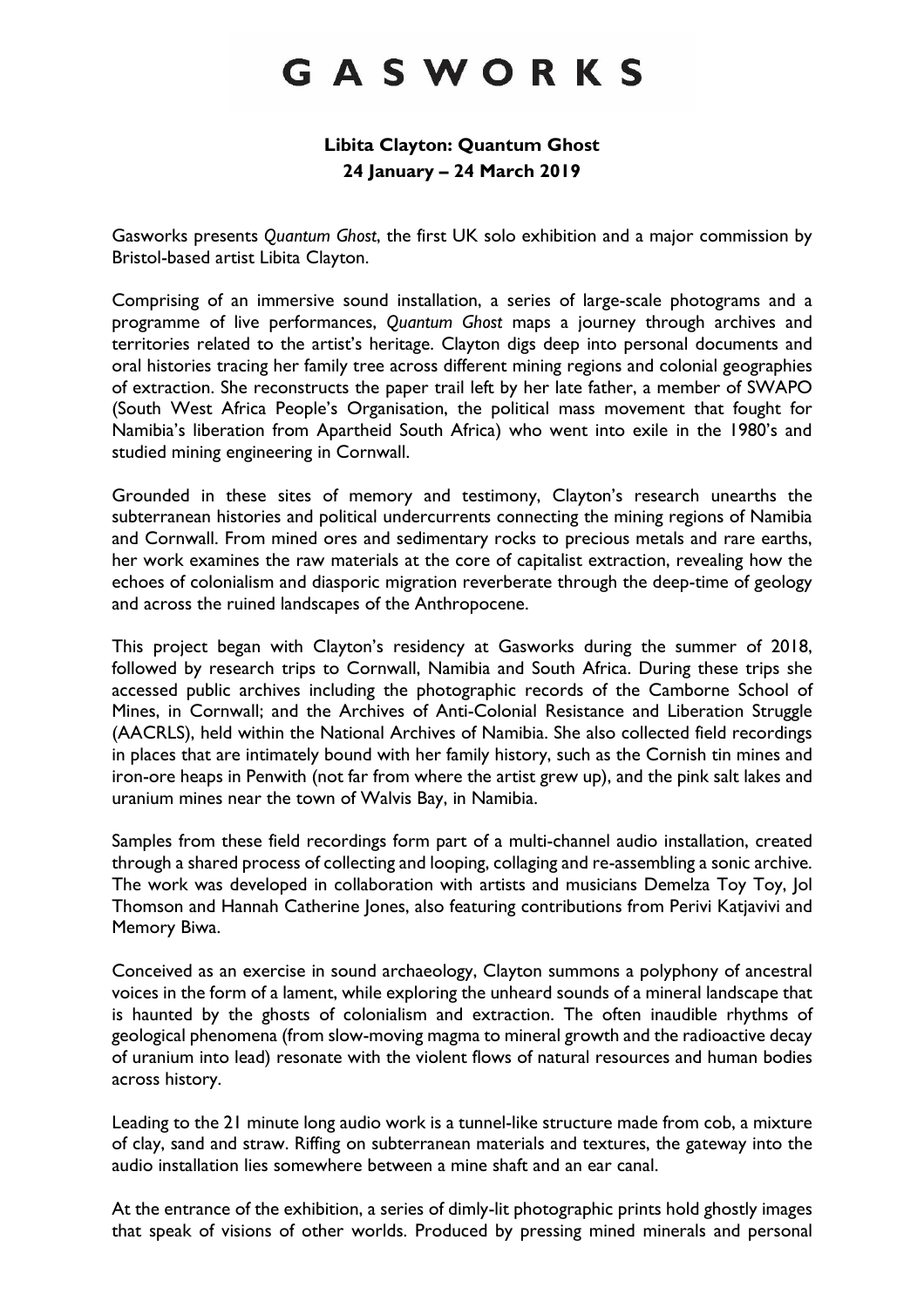objects directly onto a light-sensitive paper, these photograms are reminiscent of cosmic landscapes and dark matter. In them, the progressive unfolding of history as perceived from a human perspective is broken into kaleidoscopic visions that range from the geological timescale of mineralisation to the light-speed of the Internet.

--

Libita Clayton is a British-Namibian artist who works across sound and performance. She also organises workshops and discursive events developed in partnership with DIY organisations, broadcasters and publishers. Clayton's work was included in the Diaspora Pavilion at the 57th Venice Biennale, 2017.

*Quantum Ghost* is commissioned and produced by Gasworks. Libita Clayton's exhibition is part of the Freelands Artist Programme, which offers artists based outside London a three-month residency and a solo exhibition at Gasworks. In late 2019 the work will travel to Spike Island. The exhibition is also generously supported by Arts Council England

--

# **Related Events**

# *Welcome Note: Imani Robinson & Libita Clayton* **Wednesday, 23 January, 7.30pm**

Opening speech inviting guests into the exhibition, written and performed by writer, researcher and curator, Imani Robinson and Libita Clayton.

# *Holy Fire: There are no stories only the ghosts of other stories* **Sonic lecture by Perivi Katjavivi & Libita Clayton**

# **Wednesday, 20 February, 7pm**

Libita Clayton will discuss her work in the context of sound and archive practices with filmmaker and musician Perivi Katjavivi. The lecture stresses the importance of being lost in order for a new logic to emerge, while expanding and meditating on ideas around black noise, sacred space, and second sight.

#### *Closing Performance: Demelza Toy Toy, Jol Thomson, Hannah Catherine Jones & Libita Clayton* **Saturday, 23 March, 3pm**

A live experimental lament to mark the closing of *Quantum Ghost*, composed with sonic fragments, off cuts and notes from the exhibition, performed by the artist alongside her collaborators Demelza Toy Toy, Jol Thomson and Hannah Catherine Jones.

*All events are free to attend, no booking required. Seats will be allocated on a first come, first served basis.*

# **@GasworksLondon #Libitaclayton #quantumghost**

# **Commissioning partners and exhibition supporters:**